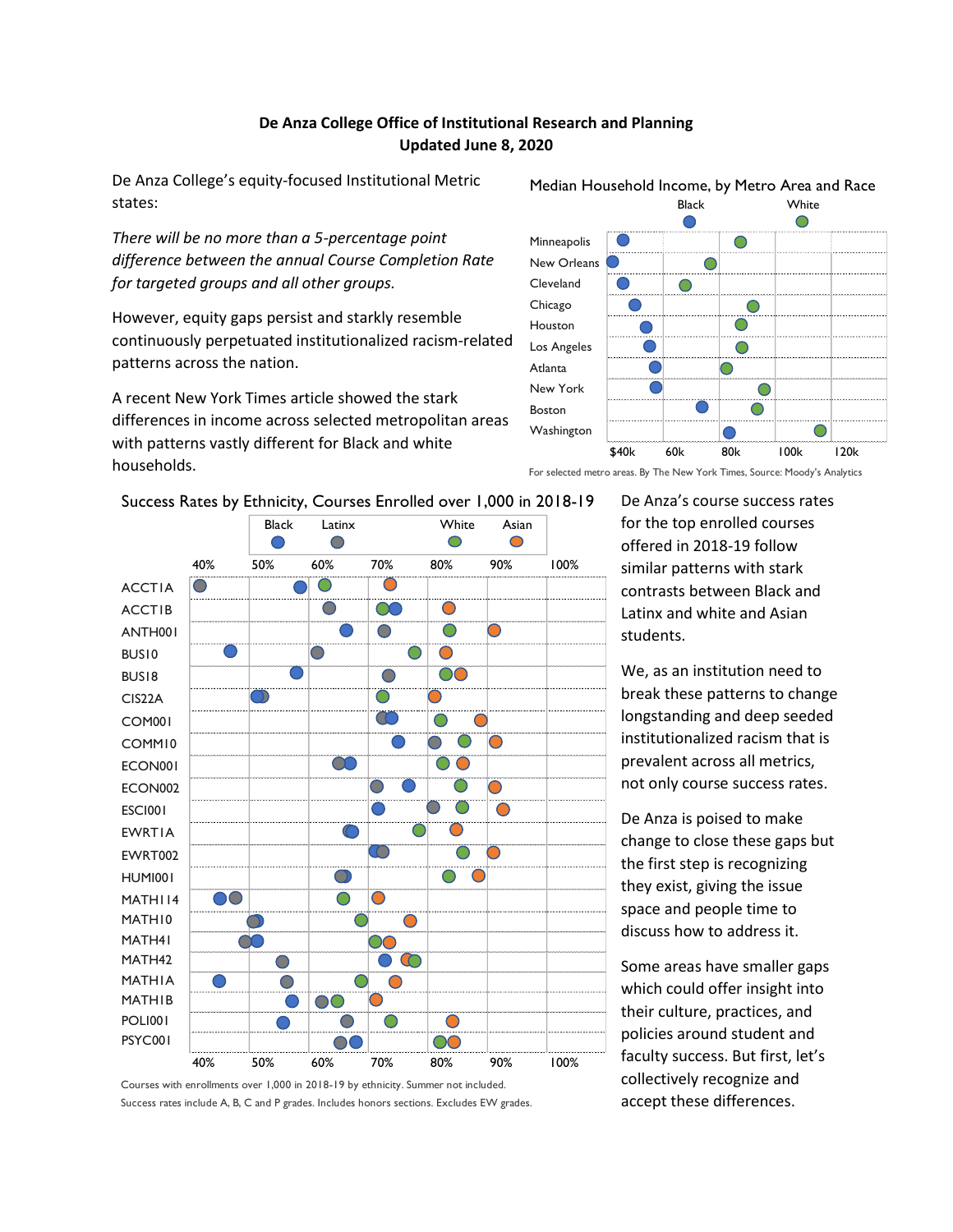## Grades Percent Grades Percent Grades Percent ACCTD001A African American 29 59% 20 41% 49 100% Latinx 126 41% 181 59% 307 100% Asian 560 74% 195 26% 755 100% White 151 63% 87 37% 238 100% ACCTD001B African American 25 74% 9 26% 34 100% Latinx 102 63% 60 37% 162 100% Asian 472 83% 94 17% 566 100% White 123 73% 46 27% 169 100% ANTH001 African American 35 66% 18 34% 53 100% Latinx 261 72% 100 28% 361 100% Asian 492 91% 49 9% 541 100% White 154 82% 33 18% 187 100% BUSD010. African American 31 47% 35 53% 66 100% Latinx 255 61% 165 39% 420 100% Asian 735 83% 146 17% 881 100% White 220 78% 63 22% 283 100% BUSD018. African American 23 58% 17 43% 40 100% Latinx 145 73% 55 28% 200 100% Asian 445 86% 75 14% 520 100% White 166 83% 35 17% 201 100% CISD022A African American 21 51% 20 49% 41 100% Latinx 74 51% 72 49% 146 100% Asian 635 81% 149 19% 784 100% White 139 72% 54 28% 193 100% COMMD001. African American 67 74% 23 26% 90 100% Latinx 424 72% 164 28% 588 100% Asian 881 89% 113 11% 994 100% White 338 82% 74 18% 412 100% COMMD010. African American 33 75% 11 25% 44 100% Latinx 330 80% 82 20% 412 100% Asian 451 91% 46 9% 497 100% White 153 86% 24 14% 177 100% Success Non Success Total

## **Data Tables**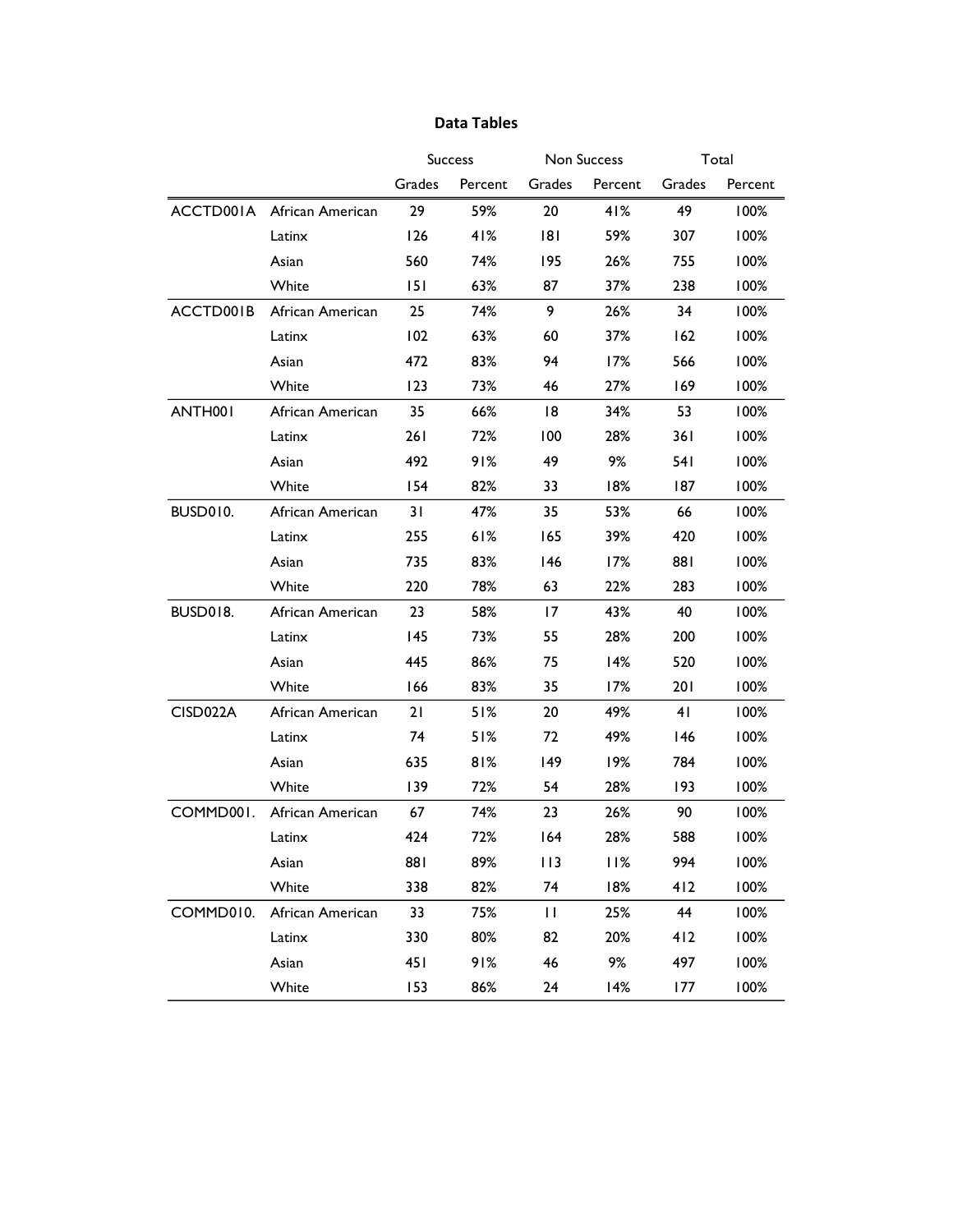|                        |                  | <b>Success</b> |         | Non Success     |            | Total        |         |
|------------------------|------------------|----------------|---------|-----------------|------------|--------------|---------|
|                        |                  | Grades         | Percent | Grades          | Percent    | Grades       | Percent |
| ECOND <sub>001</sub> . | African American | 32             | 68%     | 15              | 32%        | 47           | 100%    |
|                        | Latinx           | 209            | 67%     | 104             | 33%        | 313          | 100%    |
|                        | Asian            | 879            | 86%     | 147             | 14%        | 1,026        | 100%    |
|                        | White            | 200            | 82%     | 43              | 18%        | 243          | 100%    |
| ECOND002.              | African American | 33             | 77%     | $\overline{10}$ | 23%        | 43           | 100%    |
|                        | Latinx           | 190            | 73%     | 69              | 27%        | 259          | 100%    |
|                        | Asian            | 77 I           | 91%     | 75              | 9%         | 846          | 100%    |
|                        | White            | 179            | 86%     | 29              | 14%        | 208          | $100\%$ |
| <b>ESCI001</b>         | African American | 30             | 71%     | 12              | 29%        | 42           | 100%    |
|                        | Latinx           | 212            | 81%     | 49              | 19%        | 261          | 100%    |
|                        | Asian            | 635            | 92%     | 56              | 8%         | 691          | 100%    |
|                        | White            | 146            | 86%     | 23              | 14%        | 169          | 100%    |
| EWRTD001A              | African American | 107            | 68%     | 50              | 32%        | 157          | $100\%$ |
|                        | Latinx           | 972            | 67%     | 469             | 33%        | 1,441        | 100%    |
|                        | Asian            | 1591           | 85%     | 278             | 15%        | 1,869        | 100%    |
|                        | White            | 527            | 79%     | 138             | 21%        | 665          | 100%    |
| EWRTD002.              | African American | 79             | 71%     | 32              | 29%        | $\mathbf{H}$ | 100%    |
|                        | Latinx           | 628            | 72%     | 249             | 28%        | 877          | 100%    |
|                        | Asian            | 1341           | 90%     | 157             | 10%        | 1,498        | 100%    |
|                        | White            | 431            | 86%     | 71              | 14%        | 502          | 100%    |
| HUMID001.              | African American | 57             | 66%     | 29              | 34%        | 86           | 100%    |
|                        | Latinx           | 478            | 66%     | 242             | 34%        | 720          | 100%    |
|                        | Asian            | 1019           | 89%     | 128             | <b>11%</b> | 1,147        | 100%    |
|                        | White            | 277            | 84%     | 54              | 16%        | 331          | 100%    |
| MATHD114.              | African American | 28             | 46%     | 33              | 54%        | 61           | 100%    |
|                        | Latinx           | 374            | 48%     | 409             | 52%        | 783          | 100%    |
|                        | Asian            | 337            | 71%     | 136             | 29%        | 473          | 100%    |
|                        | White            | 194            | 65%     | 103             | 35%        | 297          | 100%    |
| MATHD010.              | African American | 91             | 51%     | 89              | 49%        | 180          | 100%    |
|                        | Latinx           | 715            | 50%     | 711             | 50%        | 1,426        | 100%    |
|                        | Asian            | $1317$         | 77%     | 399             | 23%        | 1,716        | 100%    |
|                        | White            | 435            | 69%     | 199             | 31%        | 634          | 100%    |
| MATHD041.              | African American | 25             | 51%     | 24              | 49%        | 49           | 100%    |
|                        | Latinx           | 204            | 48%     | 217             | 52%        | 421          | 100%    |
|                        | Asian            | 586            | 74%     | 210             | 26%        | 796          | 100%    |
|                        | White            | 196            | 71%     | 82              | 29%        | 278          | 100%    |